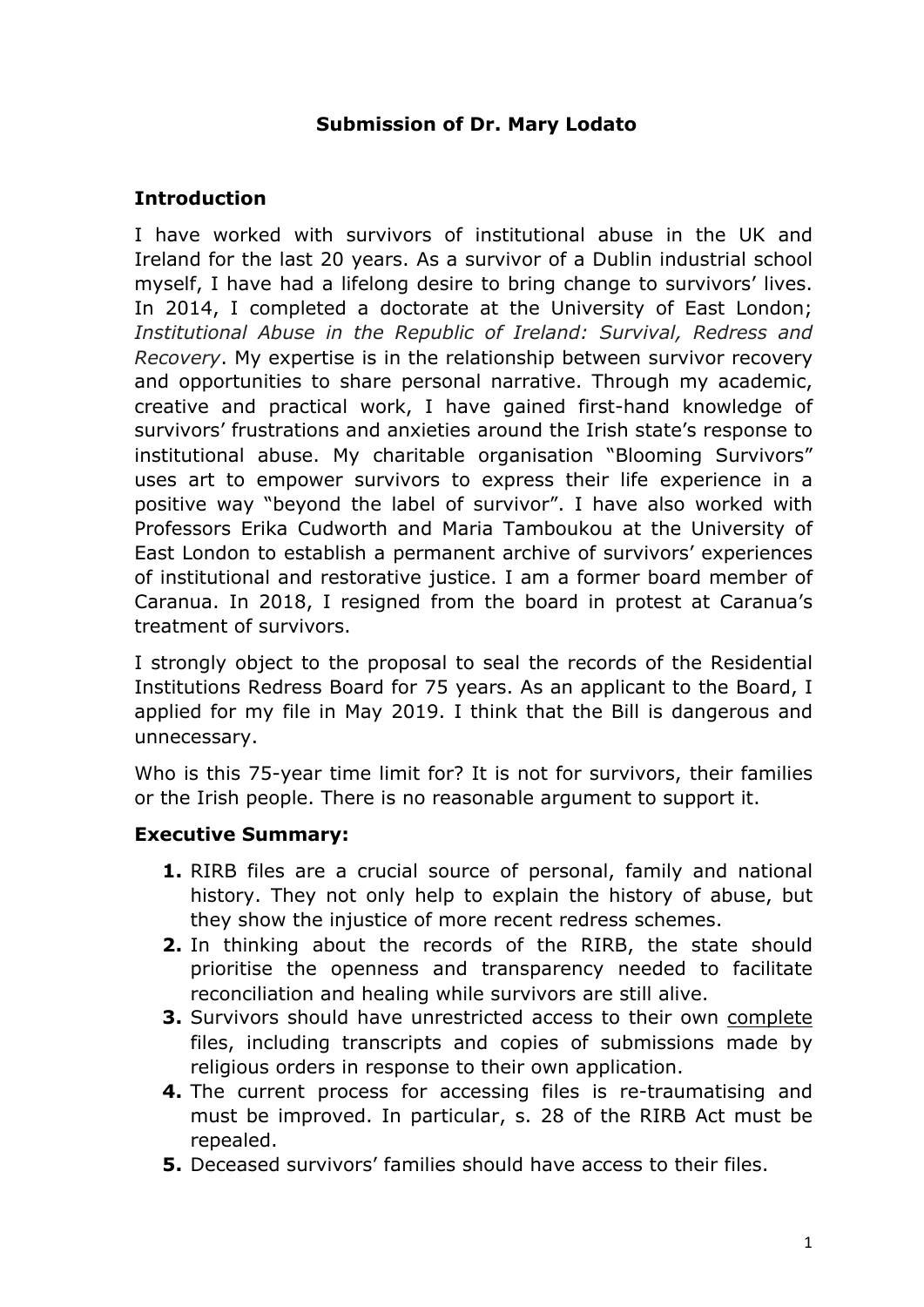- **6.** Once survivors' and families' access to files has been secured, they should be released to researchers and the public. This should be done as soon as possible, to facilitate survivors' production of oral history to supplement written records. Publicly accessible records could be anonymised or redacted with survivors' consent.
- **7.** RIRB applicants were not, to my knowledge, promised that their records would be sealed or destroyed, and many would not have wanted such a promise. The proposed Bill is much broader than applicants would have anticipated.
- **8.** Survivors should be included in the process of determining what happens to RIRB records.

## **1. Survivors' Access to Their Files**

1.1 These files belong to survivors, and no time barriers should be imposed on their access. I benefited from the opportunity to go through my own file and transcript of my RIRB hearing, to piece together my experience of this very traumatic process. My file could also be a resource for my family to understand my experiences – especially when a conversation is too difficult. Don't deny someone else their history. The state has already robbed survivors of so much already and profited off that suffering. Can you really not give survivors their history? Let them see and share *their* past.

1.2 It is not good enough to say that the files will be available in 75 years. The proper owners of these files – the survivors - are most likely to be dead by the time that period has elapsed. Personally, I think that even the ordinary period of 30 years is too long. Survivors' lives today are marked by disillusionment and hopelessness. They need an urgent process of healing and reconciliation which will lift the shame imposed on them, and this requires openness and willingness to confront the past. Justice must be seen to be done while survivors are alive. It is not an academic exercise for the future. Therefore, I would favour complete immediate disclosure of personal RIRB records to survivors and their families.

1.3 Some TDs and Senators say that our files should be sealed to protect us from harm or distress. To be frank, survivors have suffered greatly: documents can't scare them after what they have been through. However, I would not be ashamed or threatened if my file was in the National Archives. I am proud to be a survivor. There is much shame placed on survivors, but it is time that Irish society accepts responsibility for its part in the abuse of women and children.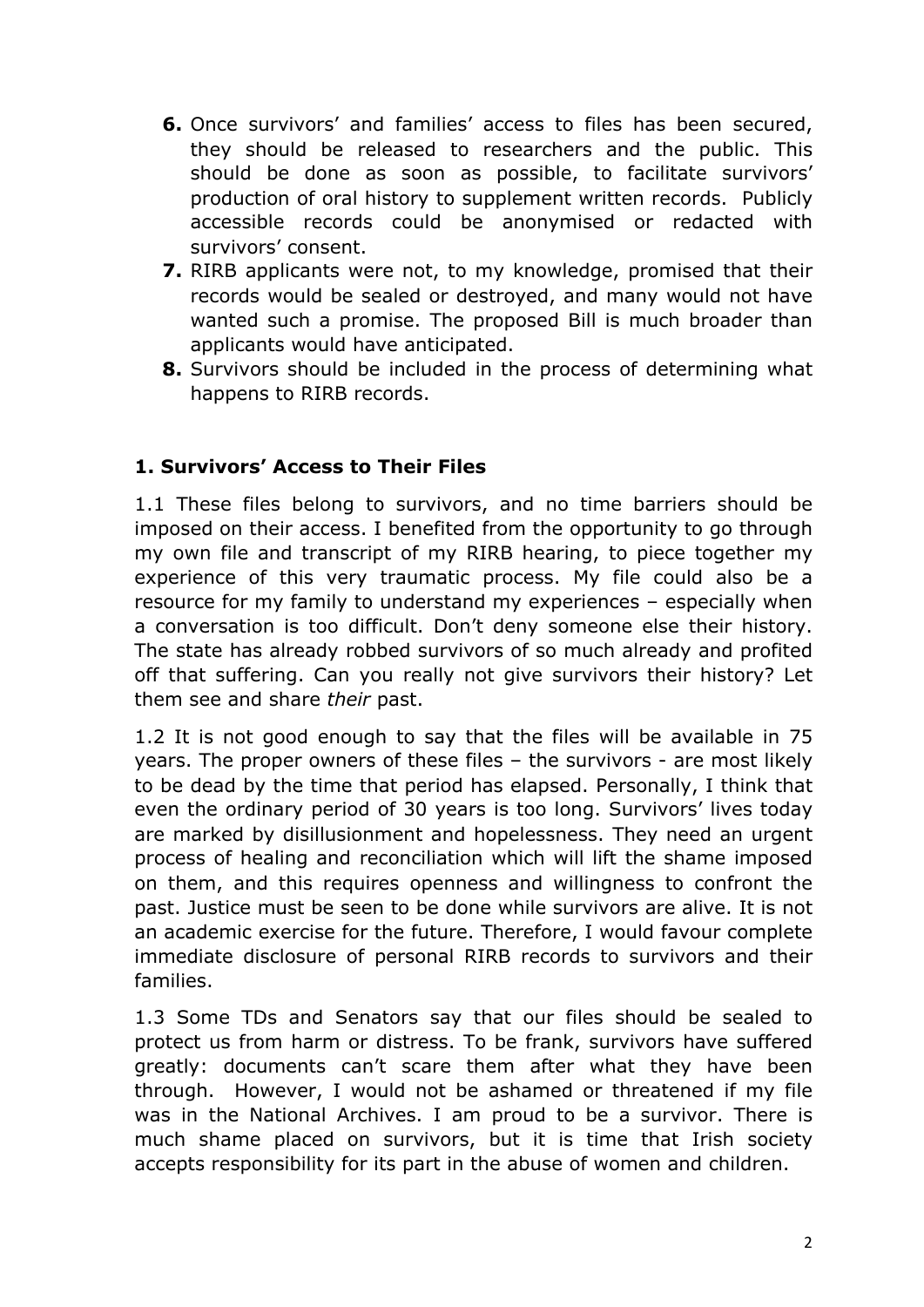1.4 There is a mistaken belief that applicants to the RIRB were promised that their applications would be kept permanently confidential or destroyed. I received no such communication. Even if I had received it, I would have protested, because I believe so strongly in the value of openness and transparency. I did know about s. 28, which prohibited us from speaking about the amount we were awarded by the Board, the perpetrators who abused us and the institutions where we were abused. This Bill proposes to go much further, by sealing our whole stories for 75 years. It is broader than I ever foresaw when I made my application to the RIRB.

1.5 If the Government is concerned about survivors' distress, it should consider how distressing it is to struggle for access to your full file. For example, it took months for me to access my file. It was originally sent to the wrong address. Then, when I received it, two vital elements had been removed: the religious order's response to my claim, and the transcript of my participation. If I had not requested my file, I would not have known that it was incomplete. Eventually, after a lot of correspondence, I received both of these documents. However, my transcript ends abruptly with the words "('No audio recording from this point onwards')". It omits an upsetting exchange with a solicitor who undermined my testimony, and therefore is not a full and accurate record of how I was treated by the Board.

1.6 I was incensed and re-traumatised by the process of seeking my file. It reminded me of the continuing abusive power dynamic; of the control which a well-resourced state holds over me. Other survivors who are less empowered might not have coped with this process. When my file was sent to me, it came with a reminder of my "duties" under s. 28 of the Residential Institutions Redress Act. This was a reminder of the authority and power of church and state which survivors experience as an indirect abuse. S. 28 should be repealed, and the process for access of records should be improved. Survivor input would help to improve the access process and to develop trust.

# **2. Survivors' Families**

2.1 Family members of people who were abused in industrial and other institutions also have a right to access their relatives' files. The effects of abuse are intergenerational. The siblings and descendants of those affected can benefit from the information contained in state files; both the administrative files created by the industrial schools and those compiled by the RIRB. Files of deceased relatives can allow descendants to understand the family history and its impact on their own lives. I have personal experience of these issues. My Aunt Sarah was incarcerated in an institution for 58 years. We do not know why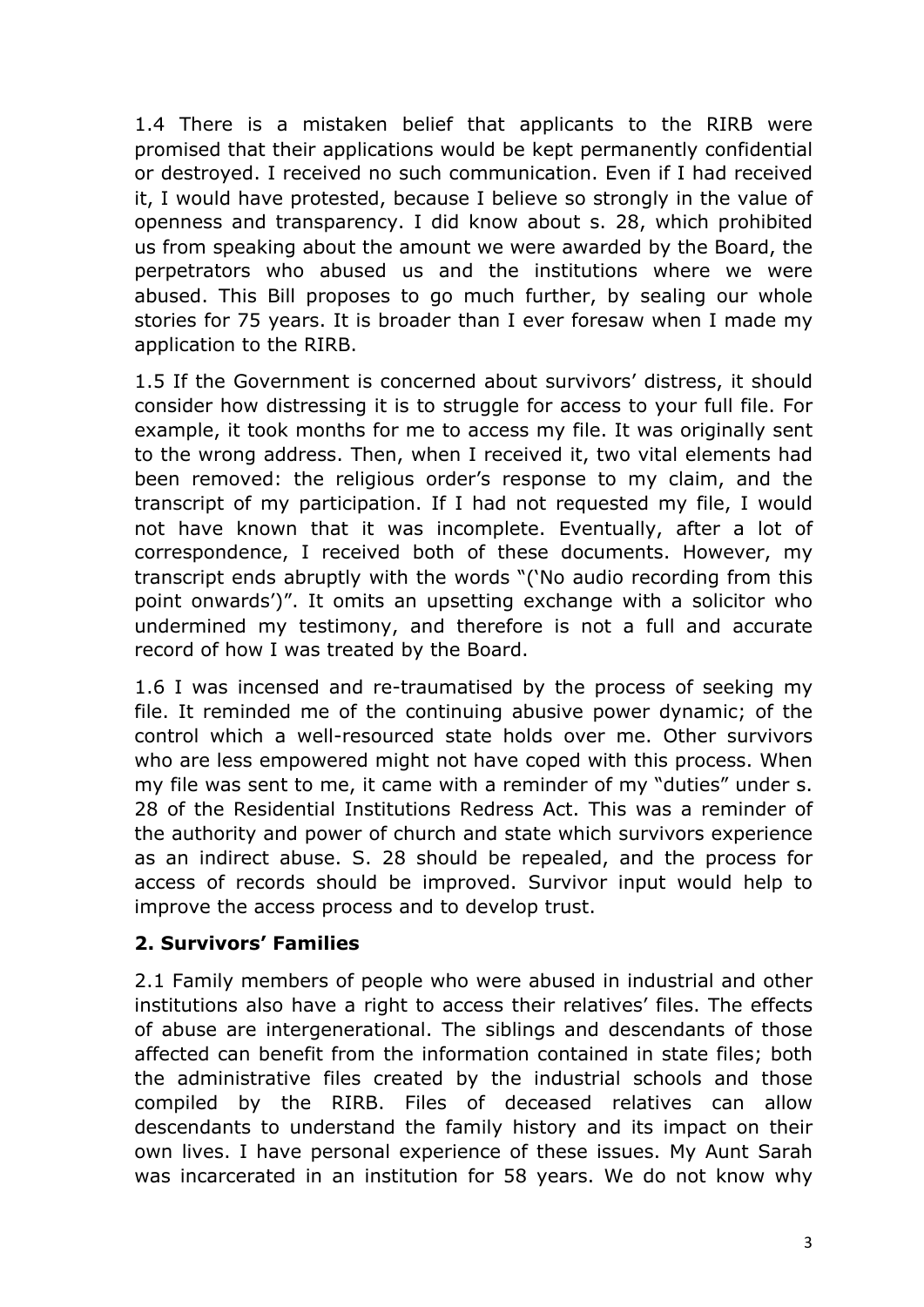she was put there, and she was so institutionalised that she could never have told us. My younger brother had a terrible experience with the RIRB, and I felt dreadful about it because, as his sibling, I had encouraged him to go.

2.2 Access to family members' files can have a therapeutic effect. It can allow families to understand the root causes of difficult relationships, and develop empathy and compassion. Access to files of deceased relatives should be permitted irrespective of whether that person could have given consent for release of their file before they died.

## **3. The Irish people and their history.**

3.1 The files of the Residential Institutions Redress Board detail a harrowing part of twentieth-century Irish history. They are also a living record of more recent history: of the abusive Redress Board process that the Catholic Church and the Irish State put in place in the 2000s. Irish society cannot reach a reliable understanding of itself unless both sets of records are accessible - records of the original abuse and records of the modern state's abusive response. They will be extraordinary resources for scholars in the years ahead. I think it is especially important that they are available to future generations and to today's young people. They don't know anything of this part of Irish history.

3.2 There is a problematic power dynamic at the heart of how histories of abuse are told in Ireland. We have already heard the narrative of the professional classes; lawyers, doctors and religious orders. Survivors' voices are locked in the Board's files. Ensuring access to survivor testimony would help to correct this an imbalance of power. In addition, the files show how survivors' evidence was dismissed and undermined at RIRB hearings. For example, my file shows how, in my case, psychiatric evidence connecting my learning disability to my experience of abuse was dismissed out of hand. Religious orders' representatives were not cross-examined, and their evidence was treated as the truth.

3.3 The records should also be made available to researchers and the public now. All living survivors should be contacted in advance of this process. Publicly accessible files could be anonymised or redacted with survivors' consent. I do not believe that release should be delayed because living survivors should be able to participate in the process of researching and writing our history. This is because there should be an opportunity for survivors to supplement the written record with their oral history.

## **4.The Government's duty to act.**